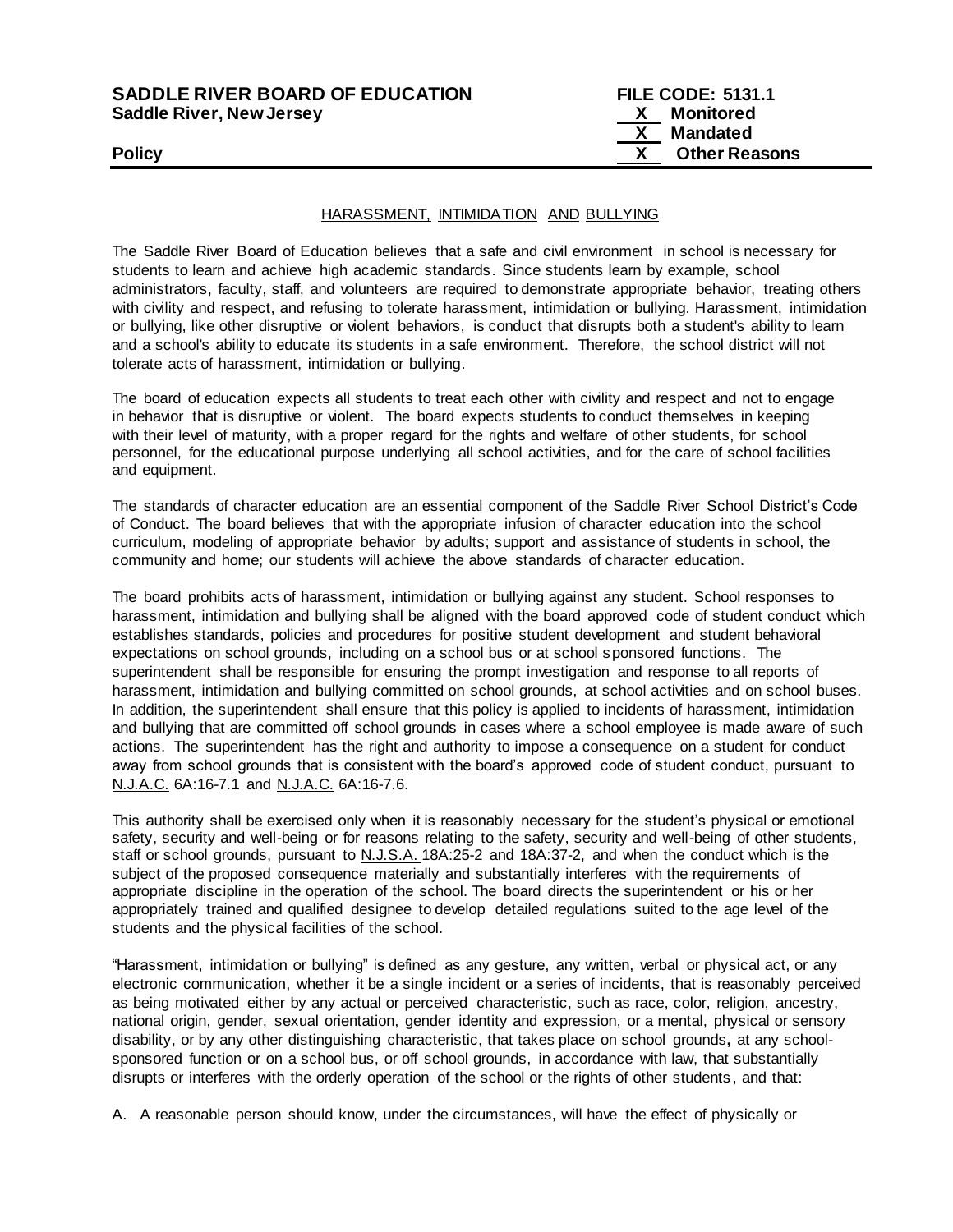emotionally harming a student or damaging the student's property, or placing a student in reasonable fear of physical or emotional harm to his/her person or damage to his/her property; or

- B. Has the effect of insulting or demeaning any student or group of students; or
- C. Creates a hostile educational environment for the student by interfering with the student's education or by severely or pervasively causing physical or emotional harm to the student.

"Electronic communication" means a communication that is transmitted by means of an electronic device, including, but not limited to a telephone, cellular phone, computer, or pager.

### Consequences and Remedial Measures for Acts of Harassment, Intimidation or Bullying

### **Students**

Consequences and remedial measures for a student who commits an act of harassment, intimidation or bullying shall be varied and graded according to the nature of the behavior, the developmental age of the student and the student's history of problem behaviors and performance. Consequences shall be consistent with the board approved code of student conduct and N.J.A.C. 6A:16-7. Consequences and remedial measures shall be designed to:

- A. Correct the problem behavior;
- B. Prevent another occurrence of the problem;
- C. Protect and provide support for the victim of the act; and
- D. Take corrective action for documented systemic problems related to harassment, intimidation or bullying.

Consequences and appropriate remedial actions for a student who commits an act of harassment, intimidation or bullying may range from positive behavioral interventions up to and including short and longterm suspension or expulsion, as permitted by law. The consequences and remedial measures may include, but are not limited to:

- A. Consequences
	- 1. Admonishment;
	- 2. Temporary removal from the classroom;
	- 3. Deprivation of privileges;
	- 4. Classroom or administrative detention;
	- 5. Referral to disciplinarian;
	- 6. In-school suspension during the school week or the weekend;
	- 7. After-school programs;
	- 8. Out-of-school suspension (short-term or long-term);
	- 9. Legal action; and
	- 10. Expulsion.

## B. Remedial Measures

- 1. Personal
	- a. Restitution and restoration;
	- b. Mediation;
	- c. Peer support group;
	- d. Recommendations of a student behavior or ethics council;
	- e. Corrective instruction or other relevant learning or service experience;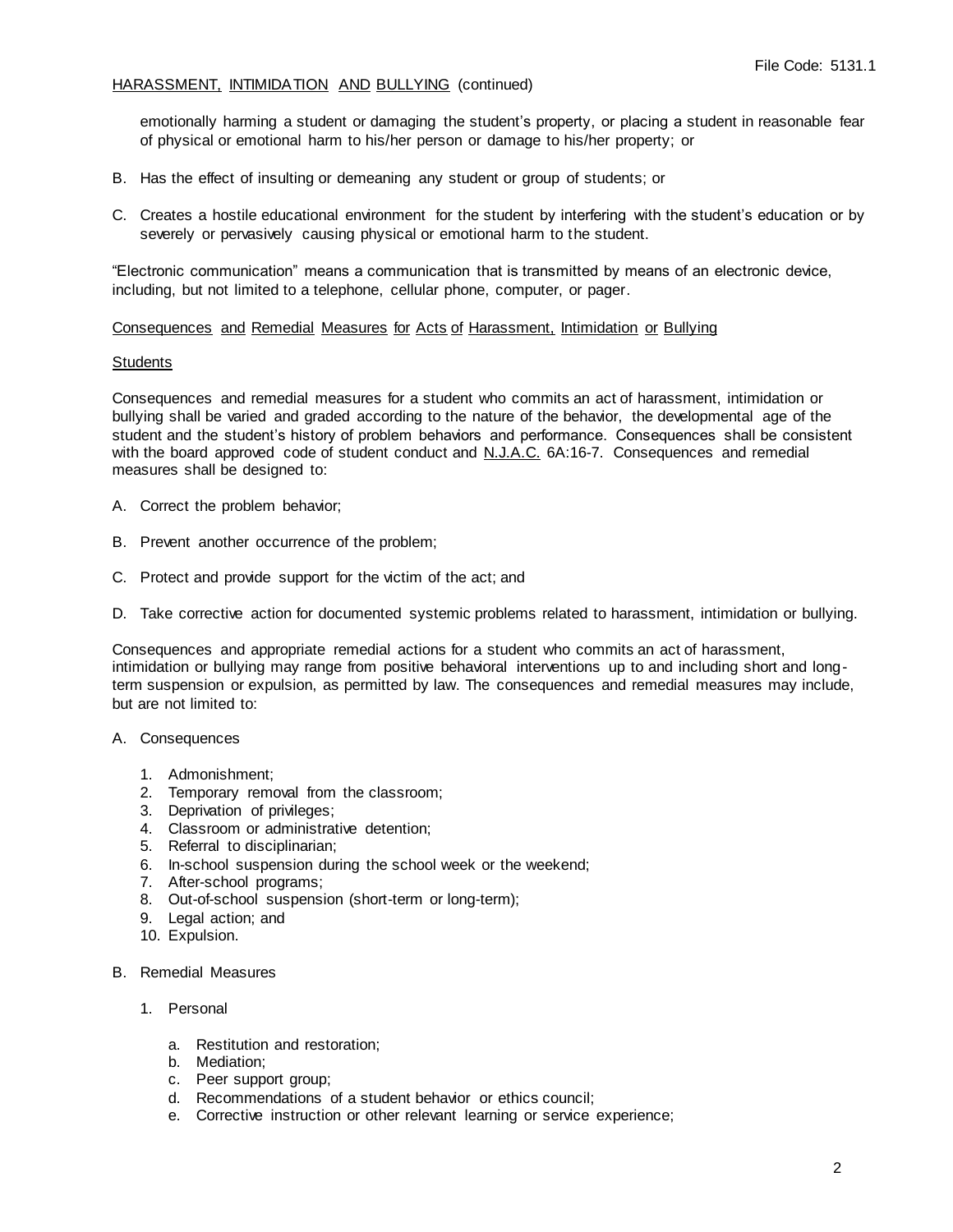- f. Supportive student interventions, including participation of the intervention and referral services team;
- g. Behavioral assessment or evaluation, including, but not limited to, a referral to the child study team, as appropriate;
- h. Behavioral management plan, with benchmarks that are closely monitored;
- i. Assignment of leadership responsibilities (e.g., hallway or bus monitor);
- j. Involvement of school disciplinarian;
- k. Student counseling;
- l. Parent conferences;
- m. Student treatment; or
- n. Student therapy.
- 2. Environmental (Classroom, School Building or School District)
	- a. School and community surveys or other strategies for determining the conditions contributing to harassment, intimidation or bullying;
	- b. School culture change;
	- c. School climate improvement;
	- d. Adoption of research-based, systemic bullying prevention programs;
	- e. School policy and procedures revisions;
	- f. Modifications of schedules;
	- g. Adjustments in hallway traffic;
	- h. Modifications in student routes or patterns traveling to and from school;
	- i. Supervision of students before and after school, including school transportation;
	- j. Targeted use of monitors (e.g., hallway, cafeteria, locker room, playground, school perimeter, bus);
	- k. Teacher aides;
	- l. Small or large group presentations for fully addressing the behaviors and the responses to the behaviors;
	- m. General professional development programs for certificated and non-certificated staff;
	- n. Professional development plans for involved staff;
	- o. Disciplinary action for school staff who contributed to the problem;
	- p. Supportive institutional interventions, including participation of the intervention and referral services team;
	- q. Parent conferences;
	- r. Family counseling;
	- s. Involvement of parent-teacher organizations;

Classified students are subject to the same disciplinary procedures as nondisabled students and may be disciplined in accordance with their IEP. However, before disciplining a classified student, it must be determined that:

- A. The student's behavior is not primarily caused by his/her educational disability;
- B. The program that is being provided meets the student's needs.

## **Staff**

Consequences and appropriate remedial actions for any staff member who commits an act of harassment, intimidation or bullying may range from positive behavioral interventions up to disciplinary charges which could result in suspension or termination. The consequences and remedial measures may include, but are not limited to:

- A. Consequences
	- 1. Admonishment;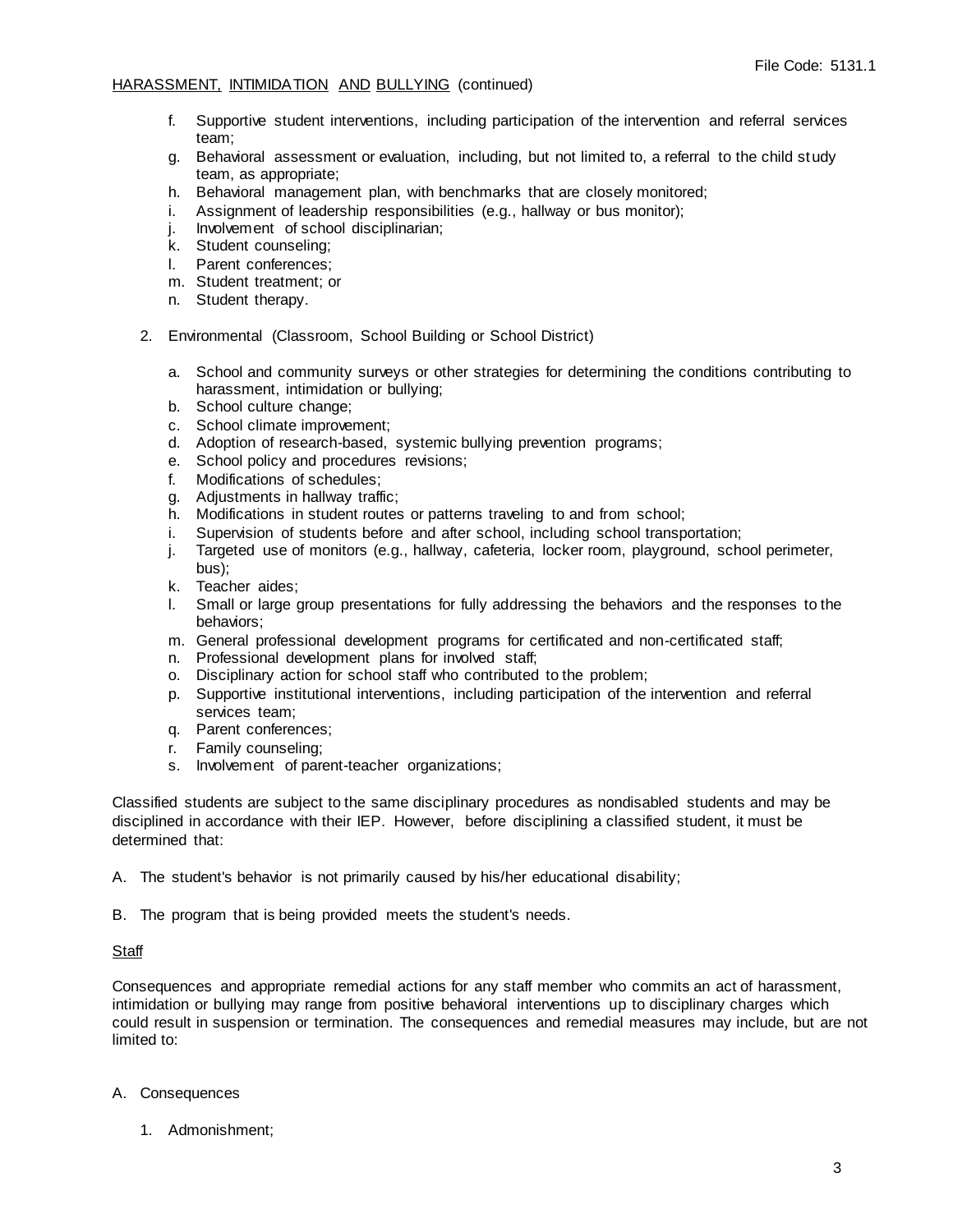- 2. Temporary removal from the classroom;
- 3. Deprivation of privileges;
- 4. Referral to disciplinarian;
- 5. Withholding of Increment
- 6. Suspension;
- 7. Legal action; and
- 8. Termination

## B. Remedial Measures

- 1. Personal
	- a. Restitution and restoration;
	- b. Mediation;
	- c. Support group;
	- d. Recommendations of behavior or ethics council;
	- e. Corrective action plan;
	- f. Behavioral assessment or evaluation;
	- g. Behavioral management plan, with benchmarks that are closely monitored;
	- h. Involvement of school disciplinarian;
	- i. Counseling;
	- j. Conferences;
	- k. Treatment; or
	- l. Therapy.
- 2. Environmental (Classroom, School Building or School District)
	- a. School and community surveys or other strategies for determining the conditions contributing to harassment, intimidation or bullying;
	- b. School culture change;
	- c. School climate improvement;
	- d. Adoption of research-based, systemic bullying prevention programs;
	- e. School policy and procedures revisions;
	- f. Modifications of schedules;
	- g. Supervision;
	- h. Small or large group presentations for fully addressing the behaviors and the responses to the behaviors;
	- i. General professional development programs for certificated and non-certificated staff;
	- j. Professional development plans for involved staff;
	- k. Disciplinary action;
	- l. Supportive institutional interventions, including participation of the intervention and referral services team;
	- m. Conferences;
	- n. Counseling;

## Reporting Harassment, Intimidation and Bullying Behavior

The superintendent, principal and/or their designee shall be responsible for receiving complaints alleging violations of this policy.

The board shall allow reports to be anonymous, but no formal disciplinary action shall be based solely on an anonymous report. Any school employee, board member, contracted service provider, student, visitor or volunteer who has witnessed, or has reliable information that a student has been subject to harassment, intimidation or bullying, must report the incident to the building principal or his/her designee.

The following procedures shall apply to the reporting of incidents of harassment, intimidation and bullying: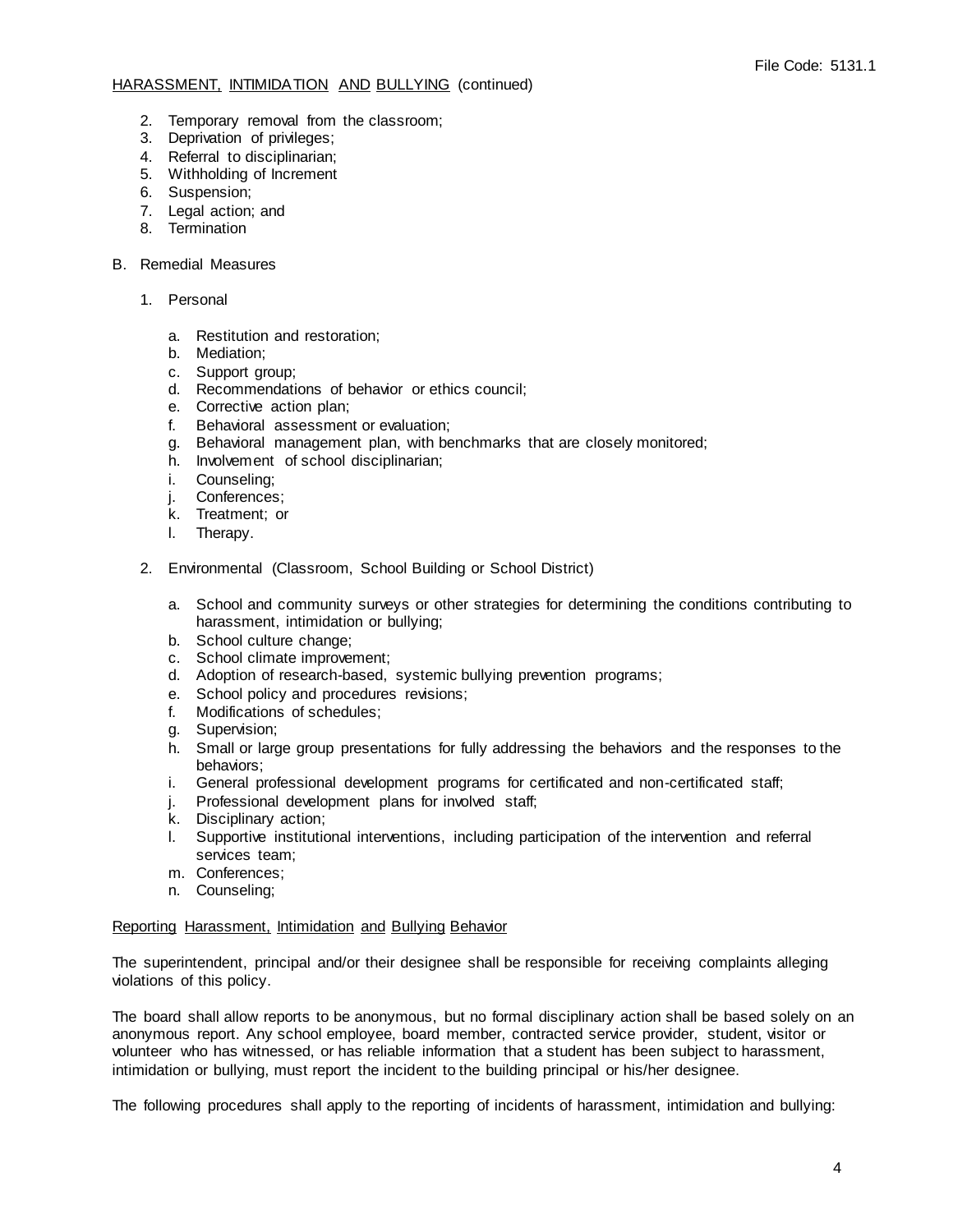- A. All acts of harassment, intimidation, or bullying shall be reported verbally to the school principal on the same day when the school employee or contracted service provider witnessed or received reliable information regarding any such incident;
- B. The principal shall inform the parents or guardians of all students involved in the alleged incident, and may discuss, as appropriate, the availability of counseling and other intervention services ; and
- C. All acts of harassment, intimidation, or bullying shall be reported in writing to the school principal within two school days of when the school employee or contracted service provider witnessed or received reliable information that a student had been subject to harassment, intimidation, or bullying.

A board member, school employee, contracted service provider, student or volunteer who has witnessed, or has reliable information that a student has been subject to, harassment, intimidation or bullying shall report the incident to the building principal and any appropriate school official, or to any school administrator or safe schools resource officer, who shall immediately initiate the school district's procedures concerning school bullying.

A board member or a school employee who promptly reports an incident of harassment, intimidation or bullying, to the appropriate school official designated by the school district's policy, or to any school administrator or safe schools resource officer, and who makes this report in compliance with the procedures in this policy, shall be immune from a cause of action for damages arising from any failure to remedy the reported incident.

A school administrator who receives a report of harassment, intimidation, or bullying from a district employee, and fails to initiate or conduct an investigation, or who should have known of an incident of harassment, intimidation, or bullying and fails to take sufficient action to minimize or eliminate the harassment, intimidation, or bullying, may be subject to disciplinary action.

#### District Anti-Bullying Coordinator

The superintendent shall appoint a district anti-bullying coordinator. The superintendent shall make every effort to appoint an employee of the school district to this position. The district anti-bullying coordinator shall:

- A. Be responsible for coordinating and strengthening the school district's policies to prevent, identify, and address harassment, intimidation, and bullying of students;
- B. Collaborate with school anti-bullying specialist in the district, the board of education, and the superintendent to prevent, identify, and respond to harassment, intimidation, and bullying of students in the district;
- C. Provide data, in collaboration with the superintendent, to the Department of Education regarding harassment, intimidation, and bullying of students; and
- D. Execute such other duties related to school harassment, intimidation, and bullying as requested by the superintendent.

The district anti-bullying coordinator shall meet at least twice a school year with the school anti-bullying specialist in the district to discuss and strengthen procedures and policies to prevent, identify , and address harassment, intimidation, and bullying in the district.

## School Anti-Bullying Specialist

The principal shall appoint a school anti-bullying specialist. When a school guidance counselor, school psychologist, or another individual similarly trained is currently employed in the school, the principal shall appoint that individual to be the school anti-bullying specialist. If no individual meeting these criteria is currently employed in the school, the principal shall appoint a school anti-bullying specialist from currently employed school personnel. The school anti-bullying specialist shall: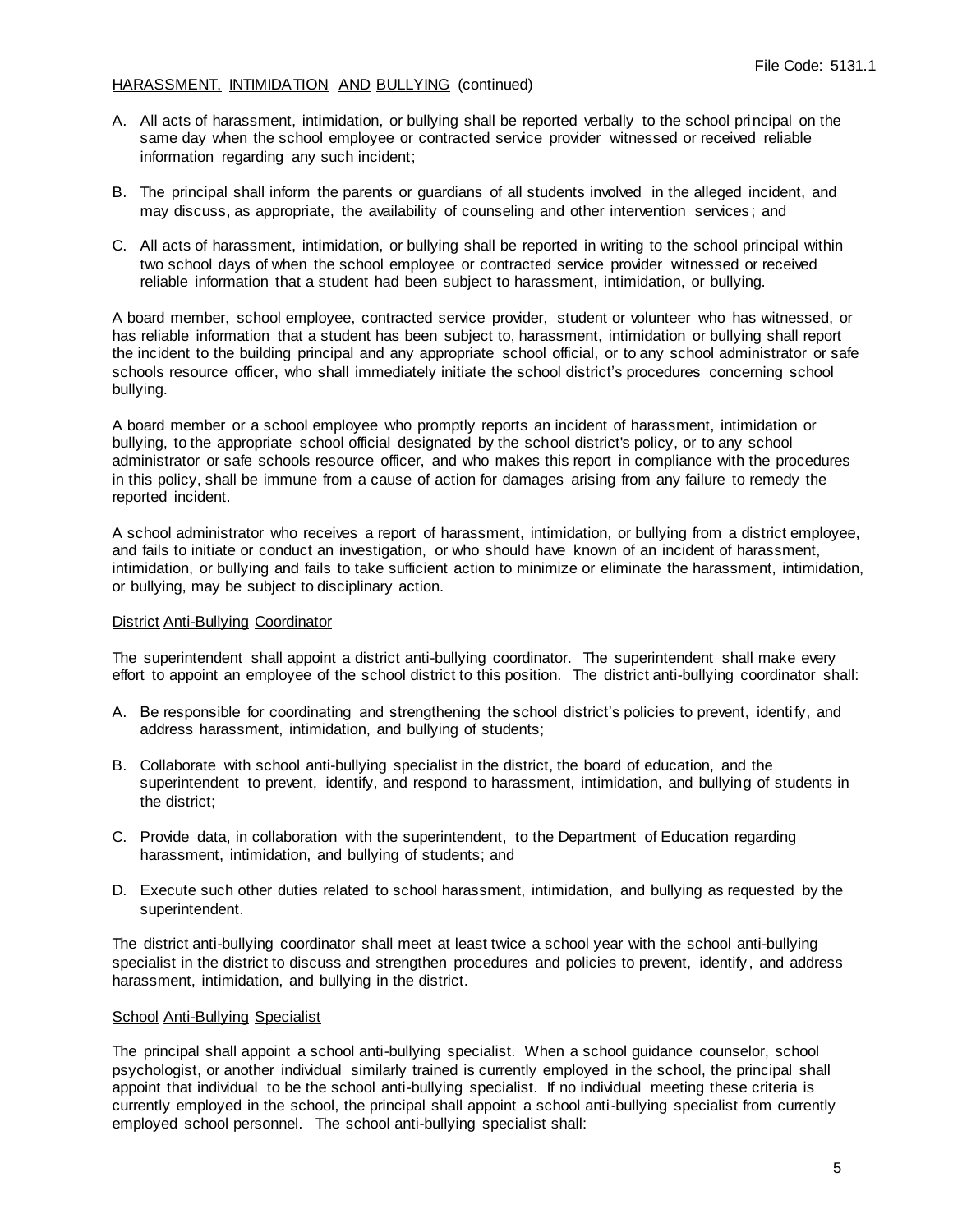- A. Chair the school safety team;
- B. Lead the investigation of incidents of harassment, intimidation, and bullying in the school; and
- C. Act as the primary school official responsible for preventing, identifying, and addressing incidents of harassment, intimidation, and bullying in the school.

### School Safety Team

The district shall form a school safety team to develop, foster, and maintain a positive school climate by focusing on the on-going, systemic process and practices in the school and to address school climate issues such as harassment, intimidation, or bullying. The school safety team shall meet at least two times per school year.

The school safety team shall be appointed by the principal and consist of the principal or his or her designee who, if possible, shall be a senior administrator; a teacher in the school; the school anti-bullying specialist; a parent of a student in the school; and other members to be determined by the principal. The school antibullying specialist shall serve as the chair of the school safety team.

The school safety team shall:

- A. Receive any complaints of harassment, intimidation, or bullying of students that have been reported to the principal;
- B. Receive copies of any report prepared after an investigation of an incident of harassment, intimidation, or bullying;
- C. Identify and address patterns of harassment, intimidation, or bullying of students in the school;
- D. Review and strengthen school climate and the policies of the school in order to prevent and address harassment, intimidation, or bullying of students;
- E. Educate the community, including students, teachers, administrative staff, and parents, to prevent and address harassment, intimidation, or bullying of students;
- F. Participate in the training required pursuant to the provisions of (N.J.S.A.18A:37-13 et seq.) and other training which the principal or the district anti-bullying coordinator may request;
- G. Collaborate with the district anti-bullying coordinator in the collection of district-wide data and in the development of district policies to prevent and address harassment, intimidation, or bullying of students; and
- H. Execute such other duties related to harassment, intimidation, and bullying as requested by the principal or district anti-bullying coordinator.

No parent/guardian who is a member of the school safety team shall:

- A. Receive complaints of harassment, intimidation or bullying of students that have been reported to the principal;
- B. Receive copies of reports prepared after an investigation of a harassment, intimidation or bullying incident;
- C. Identify and address patterns of harassment, intimidation or bullying of students; or
- D. Participate in any other activities of the team which may compromise the confidentiality of a student.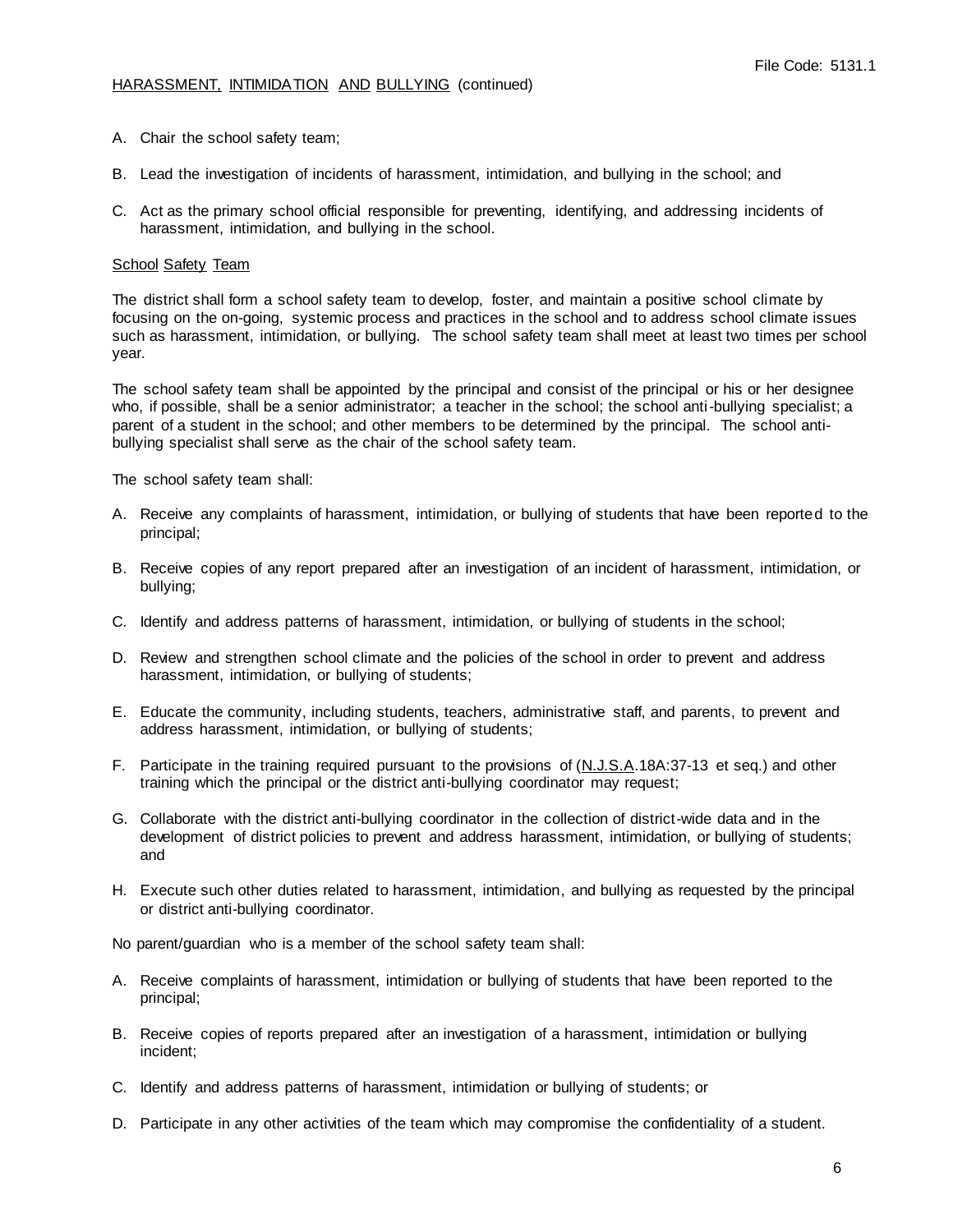## Investigating Reported Harassment, Intimidation and Bullying

All reported incidents of harassment, intimidation and bullying shall be investigated promptly and in accordance with law and the following procedures:

- A. All investigations shall be thorough and complete, and documented in writing, and shall include, but not be limited to:
	- 1. Taking of statements from victims, witnesses and accused;
	- 2. Careful examination of the facts;
	- 3. Support for the victim; and
	- 4. Determination if alleged act constitutes a violation of this policy.
- B. The investigation shall be initiated by the principal or the principal's designee within one school day of the report of the incident and shall be conducted by a school anti-bullying specialist. The principal may appoint additional personnel who are not school anti-bullying specialists to assist in the investigation.
- C. The investigation shall be completed as soon as possible, but not later than 10 school days from the date of the written report of the incident of harassment, intimidation, or bullying. In the event that there is information relative to the investigation that is anticipated but not yet received by the end of the 10-day period, the school anti-bullying specialist may amend the original report of the results of the investigation to reflect the information.
- D. The results of the investigation shall be reported to the superintendent within two school days of the completion of the investigation, and in accordance with law and board policy. The superintendent may initiate intervention services, establish training programs to reduce harassment, intimidation, or bullying and enhance school climate, impose discipline, order counseling as a result of the findings of the investigation, or take or recommend other appropriate action.
- E. The results of each investigation shall be reported to the board of education no later than the date of the next board meeting following the completion of the investigation, and include:
	- 1. Any services provided;
	- 2. Training established;
	- 3. Discipline imposed; or
	- 4. Other action taken or recommended by the superintendent.
- F. The superintendent or his or her designee shall ensure that parents or guardians of the students who are parties to the investigation shall receive information about the investigation. This information shall be provided in writing within 5 school days after the results of the investigation are reported to the board and include:
	- 1. The nature of the investigation;
	- 2. Whether the district found evidence of harassment, intimidation, or bullying; or
	- 3. Whether discipline was imposed or services provided to address the incident of harassment, intimidation, or bullying.

#### Range of Ways to Respond to Harassment, Intimidation or Bullying

The board of education recognizes that some acts of harassment, intimidation or bullying may be isolated incidents requiring that the school officials respond appropriately to the individuals committing the acts and provide support programs for victims. Other acts may be so serious or parts of a larger pattern of harassment, intimidation or bullying that they require a response either at the classroom, school building or school district levels or by law enforcement officials.

In considering whether a response beyond the individual is appropriate, the administrator shall consider the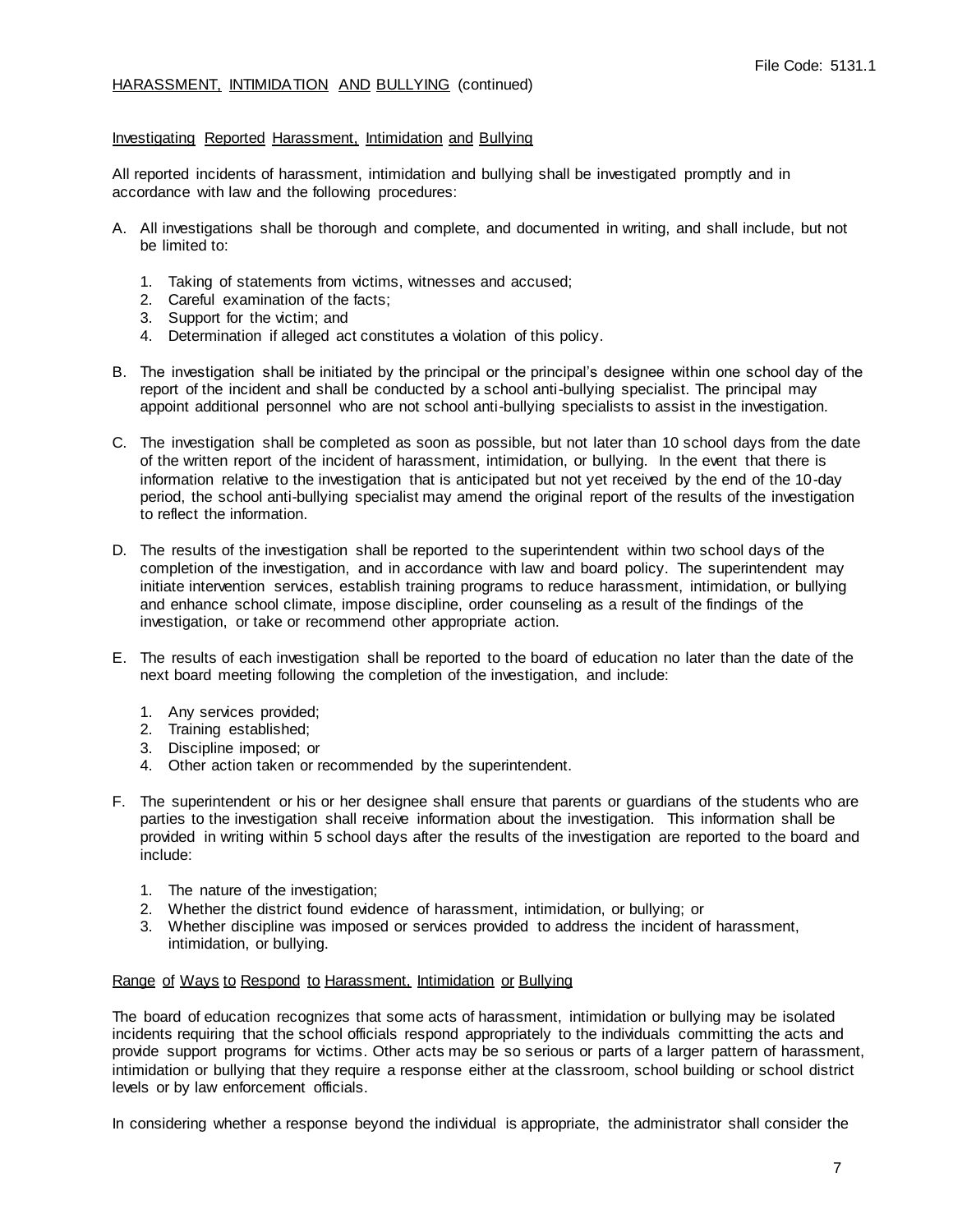nature and circumstances of the act, the degree of harm, the nature and severity of the behavior, past incidences or past or continuing patterns of behavior, and the context in which the alleged incident(s) occurred. Institutional (i.e., classroom; school building; school district) responses include:

- A. School and community surveys;
- B. Mailings;
- C. Focus groups;
- D. Adoption of research-based bullying prevention program models;
- E. Training for certificated and non-certificated staff;
- F. Participation of parents and other community members and organizations;
- G. Small or large group presentations for staff, students, and the community for fully addressing a positive school climate and culture as well as the issues surrounding harassment, intimidation and bullying in the school community; and
- H. The involvement of law enforcement officers, including school resource officers.

For every incident of harassment, intimidation or bullying, the district shall respond to the individual who committed the act. Responses may include:

- A. Individual responses can include positive behavioral interventions (e.g., peer mentoring, short-term counseling, life skills groups) and punitive actions (e.g., detention, in-school or out-of-school suspension, expulsion);
- B. Classroom responses can include class discussions about an incident of harassment, intimidation or bullying, role plays, research projects, observing and discussing audio-visual materials on these subjects and skill-building lessons in courtesy, tolerance, assertiveness and conflict management;
- C. School responses can include theme days, learning station programs, parent programs and information disseminated to students and parents, such as fact sheets or newsletters explaining accept able uses of electronic and wireless communication devices;
- D. District-wide responses can include community involvement in policy review and development, professional development programs, adoption of curricula and school-wide programs and coordination with community-based organizations (e.g., mental health; health services; health facilities; law enforcement; faith-based).

The range of ways in which the school shall respond once an incident of harassment, intimidation or bullying is identified shall be defined by the principal in conjunction with the school anti-bullying specialist, and shall include an appropriate combination of counseling, support services, intervention services, and other programs as defined by the commissioner.

## Retaliation and Reprisal Prohibited

The board prohibits reprisal or retaliation or false accusation against any person who witnesses and/or reports an act of harassment, intimidation or bullying by any student, school employee, board member, contracted service provider, visitor or volunteer. The consequence and appropriate remedial action for a person who engages in reprisal or retaliation or false accusation shall be determined by the superintendent and/or principal or their designee after consideration of the nature, severity and circumstances of the act, in accordance with case law and board policies and procedures.

Any act of retaliation or reprisal or false accusation against any person who reports an act of harassment,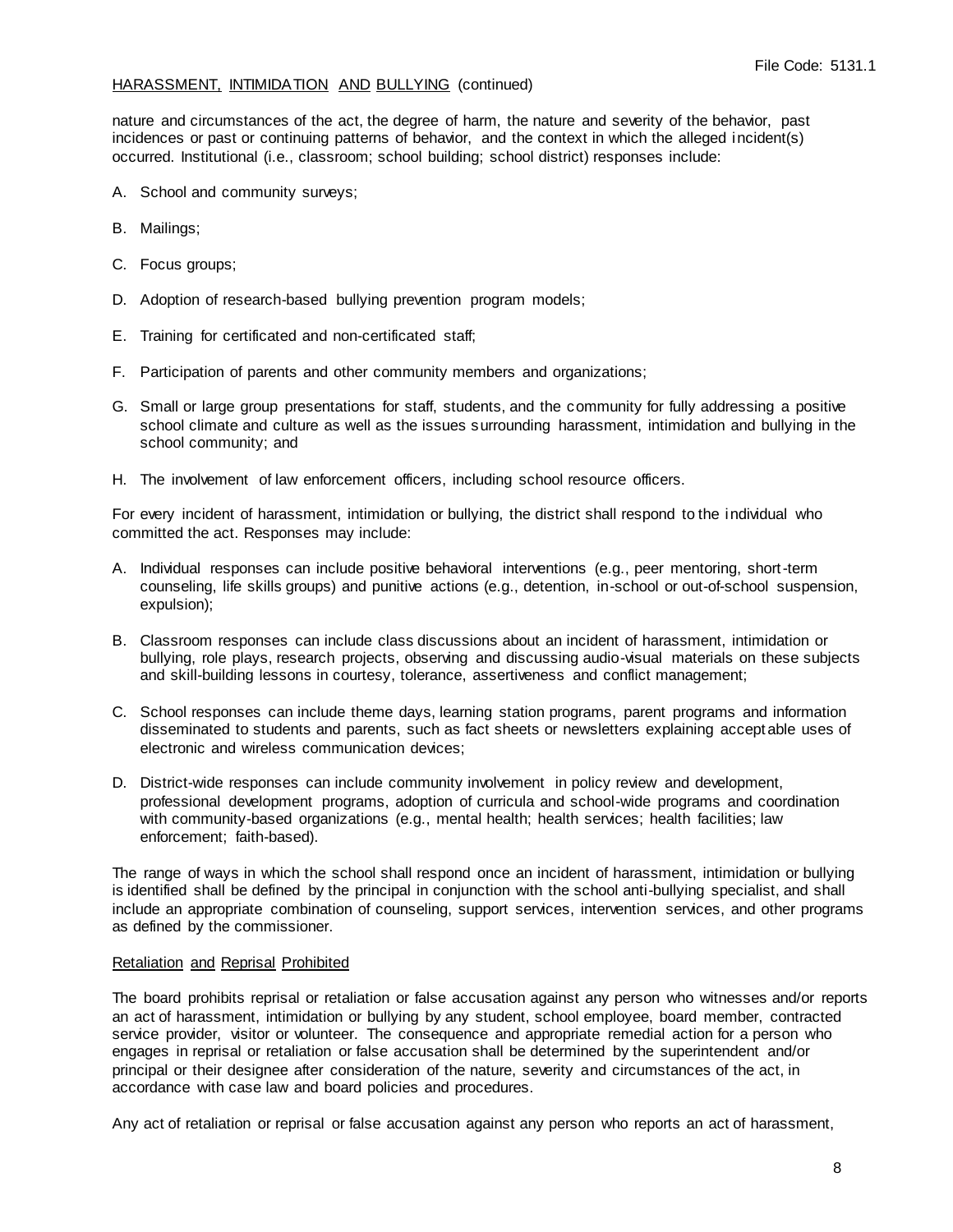intimidation or bullying shall not be tolerated. Any student, school employee, board member, contracted service provider, volunteer or visitor who engages in the act of retaliation or reprisal or who falsely accuses another shall be subjected to consequence and appropriate remedial action. In cases where any state or federal law has allegedly been violated, the local law enforcement agency shall be notified.

### A. Students

The consequences and appropriate remedial action for a student found to have engaged in retaliation, reprisal and/or falsely accused another as a means of harassment, intimidation or bullying shall be varied and graded according to the nature of the behavior, the developmental age of the student and the student's history of problem behaviors and performance, and shall be consistent with this policy. Consequences may include positive behavioral interventions, notification of the parents/guardians, up to and including short or long-term suspension or expulsion, as permitted by law;

### B. School Employees

Consequences and appropriate remedial action for a school employee found to have engaged in retaliation, reprisal and/or falsely accused another as a means of harassment, intimidation or bullying shall be determined in accordance with district policies, procedures and agreements, up to and including suspension or dismissal from service;

C. Board Members

Consequences and appropriate remedial action for a board member found to have committed an act of harassment, intimidation, or bullying; or found to have engaged in retaliation, reprisal and/or falsely accused another as a means of harassment, intimidation or bullying shall be determined in accordance with district policies, procedures and agreements, up to and including a public sanction or filed ethics charges:

D. Visitors, Volunteers, Contracted Service Providers, and All Other Persons

Consequences and appropriate remedial action for a visitor, volunteer, contracted service providers and all other persons found to have engaged in harassment, intimidation or bullying; or engaged in retaliation, reprisal and/or falsely accused another as a means of harassment, intimidation or bullying shall be determined by the superintendent after consideration of the nature, severity and circumstances of the act, including reports to appropriate law enforcement officials.

Consequences and remediation for students, employees, board members, visitors, volunteers, and contracted service providers, engaging in harassment, intimidation or bullying or engaged in retaliation, reprisal and/or false accusations may include the following:

- A. Consequences
	- 1. Admonishment;
	- 2. Temporary removal from the classroom or school;
	- 3. Deprivation of privileges
	- 4. Prohibited from access to the school facilities (visitors, vendors, board members, all other people);
	- 5. Classroom or administrative detention;
	- 6. Referral to disciplinarian;
	- 7. In-school suspension during the school week or the weekend;
	- 8. After-school programs;
	- 9. Out-of-school suspension (short-term or long-term);
	- 10. Legal action;
	- 11. Withholding of Increment;
	- 12. Suspension;
	- 13. Expulsion;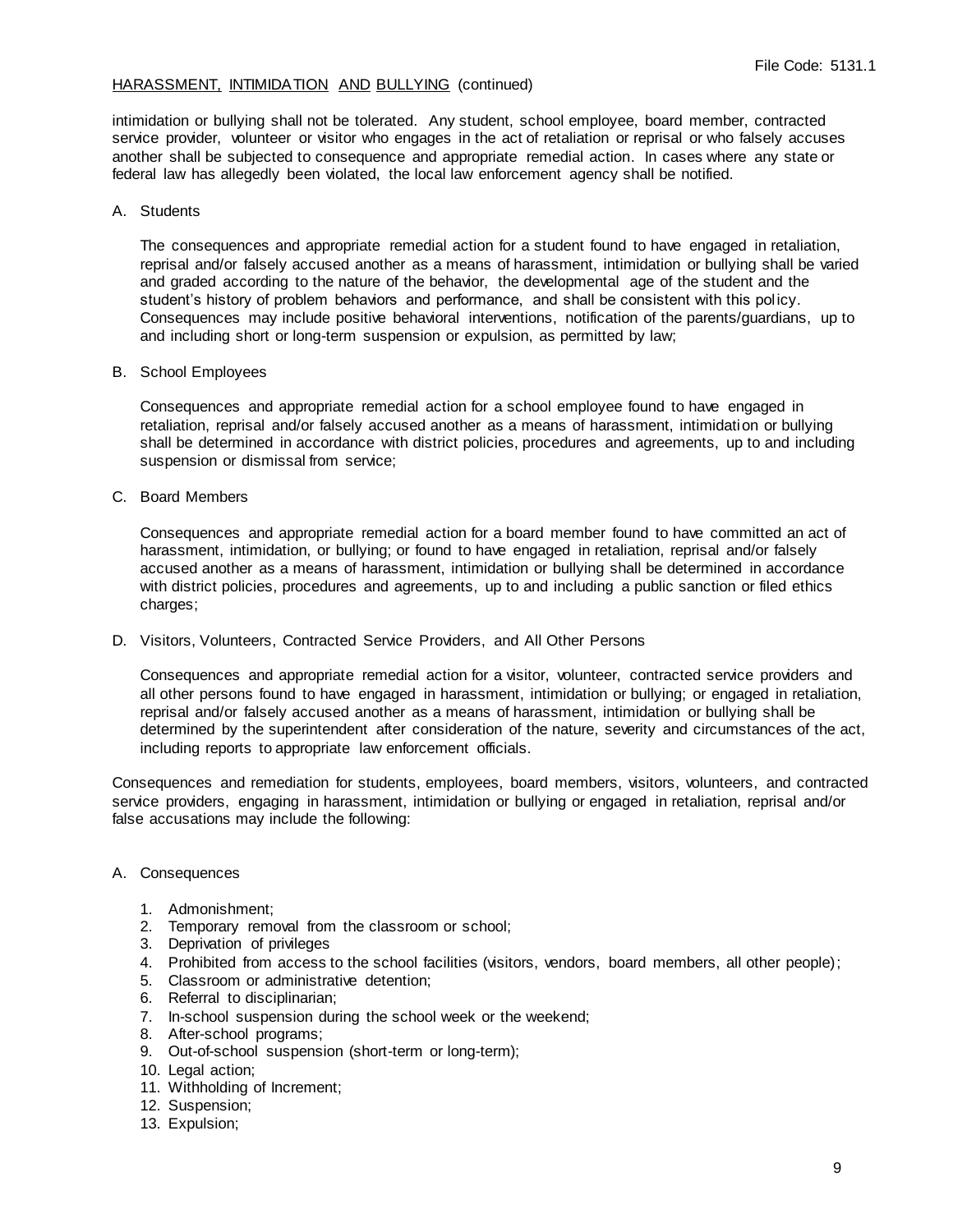- 14. Termination;
- 15. Termination of service agreements or contracts (vendors, volunteers);
- 16. Public sanction (board members);
- 17. Ethics charges (some administrators, board members).
- B. Remedial Measures
	- 1. Personal
		- a. Restitution and restoration;
		- b. Mediation;
		- c. Peer support group;
		- d. Recommendations of a student behavior or ethics council;
		- e. Corrective instruction or other relevant learning or service experience;
		- f. Supportive student interventions, including participation of the intervention and referral services team;
		- g. Behavioral assessment or evaluation, including, but not limited to, a referral to the child study team, as appropriate;
		- h. Behavioral management plan, with benchmarks that are closely monitored;
		- i. Assignment of leadership responsibilities (e.g., hallway or bus monitor);
		- j. Involvement of school disciplinarian;
		- k. Counseling;
		- l. Conferences;
		- m. Treatment; or
		- n. Therapy.
	- 2. Environmental (Classroom, School Building or School District)
		- a. School and community surveys or other strategies for determining the conditions contributing to harassment, intimidation or bullying;
		- b. School culture change;
		- c. School climate improvement;
		- d. Adoption of research-based, systemic bullying prevention programs;
		- e. School policy and procedures revisions;<br>f. Modifications of schedules:
		- Modifications of schedules;
		- g. Supervision;
		- h. Small or large group presentations for fully addressing the behaviors and the responses to the behaviors;
		- i. General professional development programs for certificated and non-certificated staff;
		- j. Professional development plans for involved staff;
		- k. Disciplinary action;
		- l. Supportive institutional interventions, including participation of the intervention and referral services team;
		- m. Conferences;
		- n. Counseling;

## Appeal Process

The parent or guardian may request a hearing before the board after receiving the information from the superintendent regarding the investigation. The hearing shall be held within 10 days of the request. The board shall meet in executive session for the hearing to protect the confidentiality of the students. At the hearing the board may hear from the school anti-bullying specialist about the incident, recommendations for discipline or services, and any programs instituted to reduce such incidents.

At the next board of education meeting following its receipt of the report, the board shall issue a decision, in writing, to affirm, reject, or modify the superintendent's decision. The board's decision may be appealed to the Commissioner of Education, in accordance with law, no later than the 90 days after the issuance of the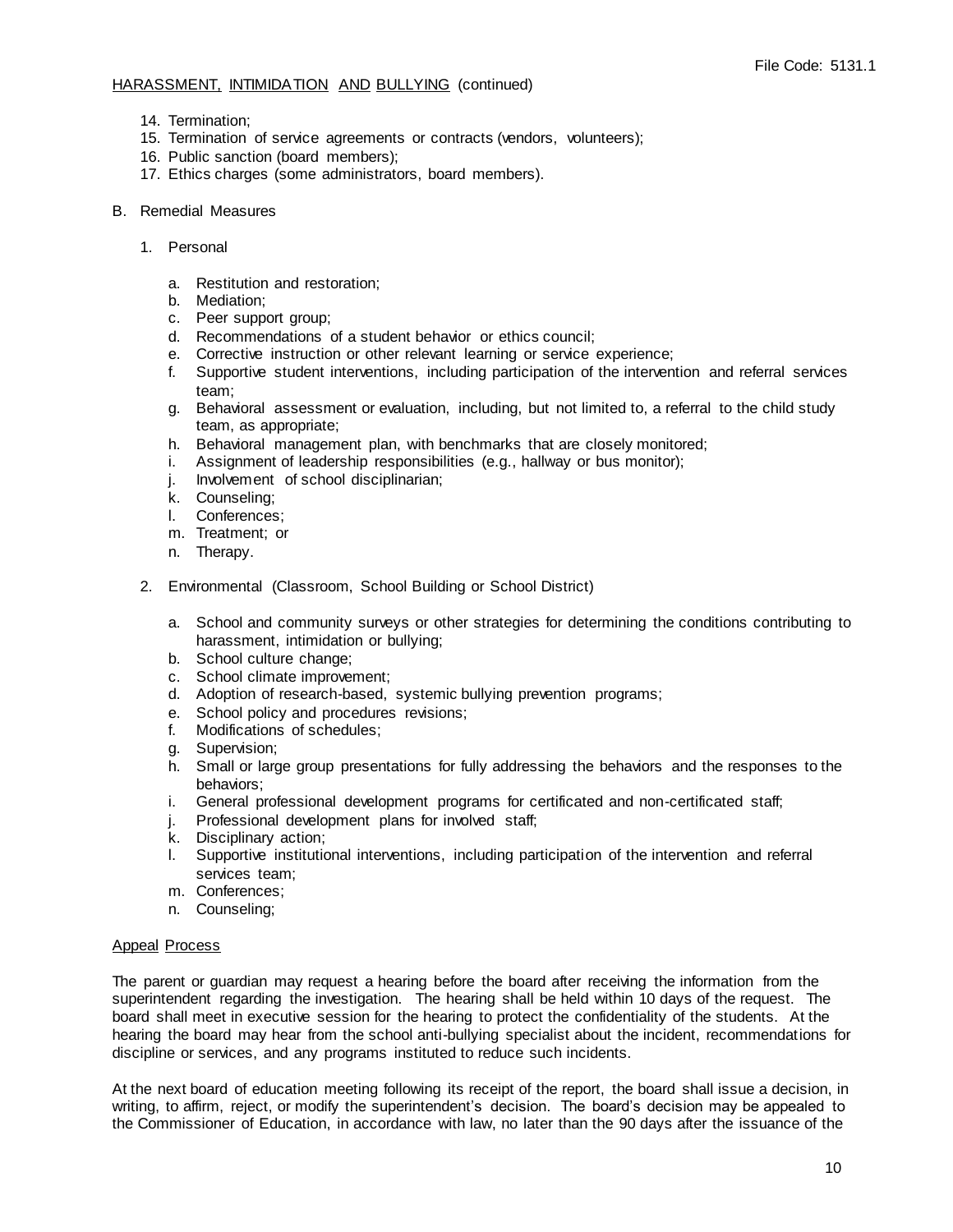### board's decision.

A parent, student, guardian, or organization may file a complaint with the Division on Civil Rights within 180 days of the occurrence of any incident of harassment, intimidation, or bullying based on membership in a protected group as enumerated in the "Law Against Discrimination."

## Week of Respect

The week beginning with the first Monday in October of each year is designated as a "Week of Respect" in the State of New Jersey. The district, in order to recognize the importance of character education, shall observe the week by providing age-appropriate instruction focusing on preventing harassment, intimidation, or bullying as defined by law (N.J.S.A. 18A:37-14). Throughout the school year the district shall provide ongoing age-appropriate instruction focusing on preventing harassment, intimidation, and bullying in accordance with the Core Curriculum Content Standards.

## **Training**

A. School Leaders

Any school leader who holds a position that requires the possession of a superintendent, principal, or supervisor endorsement shall complete training on issues of school ethics, school law, and school governance as part of the professional development for school leaders required in accordance with State Board of Education regulations. This training shall also include information on the prevention of harassment, intimidation, and bullying (N.J.S.A. 18A:26-8.2).

B. Teaching Staff Development

Each public school teaching staff member shall complete at least two hours of instruction in suicide prevention, to be provided by a licensed health care professional with training and experience in mental health issues, in each professional development period. The instruction in suicide prevention shall include information on the relationship between the risk of suicide and incidents of harassment, intimidation, and bullying and information on reducing the risk of suicide in students who are members of communities identified as having members at high risk of suicide (N.J.S.A. 18A:6-112).

C. Board Members

Within one year after being newly elected or appointed or being re-elected or re-appointed to the board of education, a board member shall complete a training program on harassment, intimidation, and bullying in schools, including a school district's responsibilities as required by law (N.J.S.A. 18A:37-13 et seq.). A board member shall be required to complete the program only once (N.J.S.A. 18A:12-33).

D. Staff, Student and Volunteer Training

The school district shall:

- 1. Provide training on the school district's harassment, intimidation, or bullying polic y to school employees and volunteers who have significant contact with students;
- 2. Provide ongoing staff training, in cooperation with the Department of Education, in fulfilling the reporting requirements;
- 3. Ensure that the training includes instruction on preventing bullying on the basis of the protected categories as required by law (N.J.S.A.18A:37-14) and other distinguishing characteristics that may incite incidents of discrimination, harassment, intimidation, or bullying; and
- 4. Develop a process for discussing the district's harassment, intimidation or bullying policy with students.

Information regarding the school district policy against harassment, intimidation or bullying shall be incorporated into a school's employee training program and shall be provided to full-time and part-time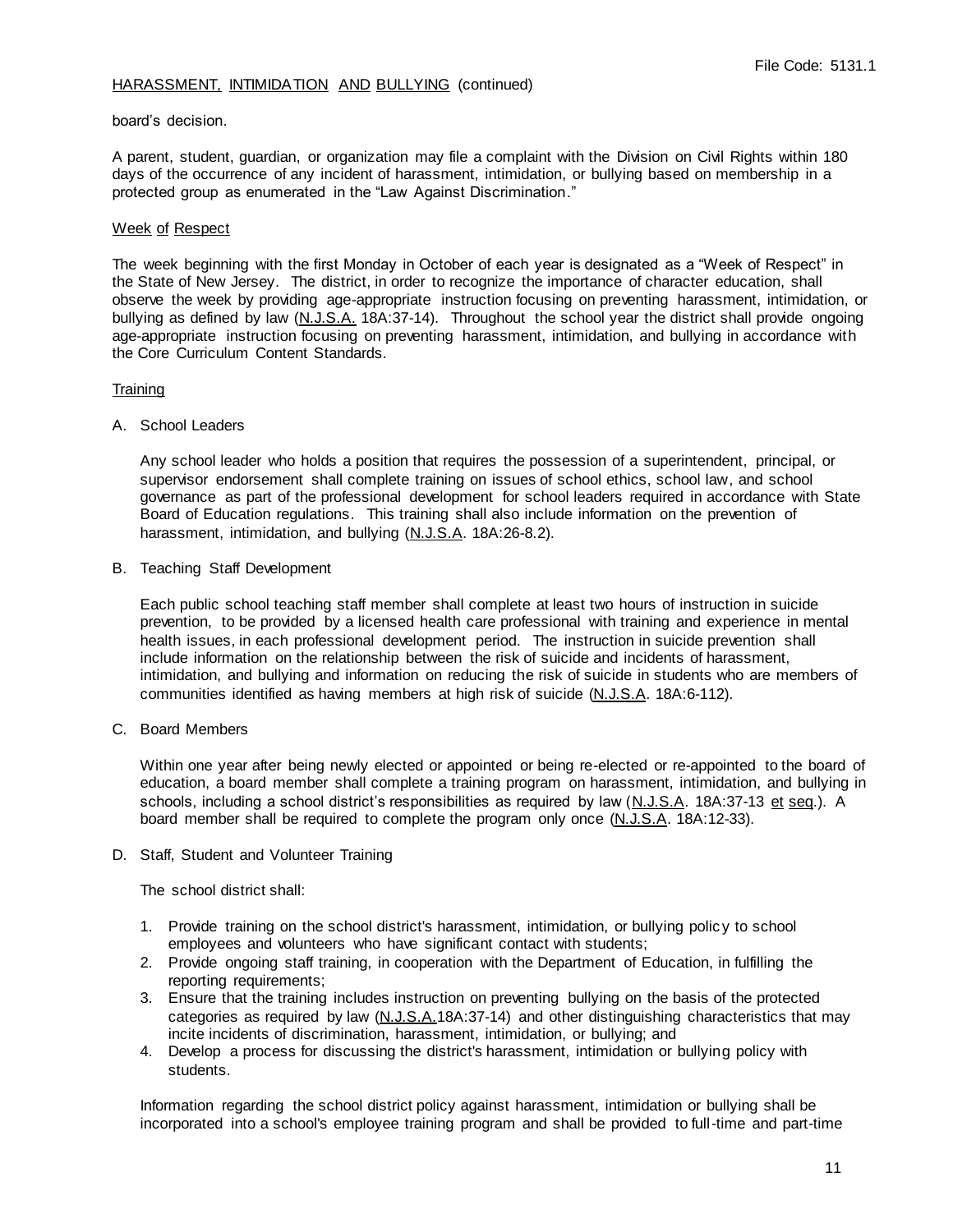staff, volunteers who have significant contact with students, and those persons contracted by the district to provide services to students.

Throughout the school year, the district shall provide ongoing age-appropriate instruction on preventing harassment, intimidation and bullying, consistent with the Core Curriculum Content Standards.

### Reporting to the Board

Two times each year between September 1 and January 1 and between January 1 and June 30, the school board shall hold a public hearing at which the superintendent will report to the board of education all acts of violence, vandalism, and harassment, intimidation, or bullying (HIB) which occurred during the previous reporting period. The report shall include the number of HIB reports in the school, the status of all investigations, the nature of the HIB, and other data required by law.

- A. The number of reports of harassment, intimidation, or bullying;
- B. The status of all investigations;
- C. The nature of the bullying based on one of the protected categories identified in N.J.S.A. 18A:37-14 such as race, color, religion, ancestry, national origin, gender, sexual orientation, gender identity and expression, or a mental, physical or sensory disability, or by any other distinguishing characteristic;
- D. The names of the investigators;
- E. The type and nature of any discipline imposed on any student engaged in harassment, intimidation, or bullying; and
- F. Any other measures imposed, training conducted, or programs implemented, to reduce harassment, intimidation, or bullying.

## Reporting to the Department of Education

The information, including but not limited to, oral reports, written reports or electronic reports shall also be reported once during each reporting period between September 1 and January 1 and between January 1 and June 30, to the Department of Education. The report shall include:

- A. Data broken down by the enumerated categories including the protected categories as listed above and the type of harassment, intimidation and bullying (any gesture; any written, verbal or physical act; or any electronic communication, whether it be a single or series of incidents); and
- B. Data broken down in the district, in addition to district-wide data.

The report shall be used to grade the school for the purpose of assessing its effort to implement policies and programs consistent with law (N.J.S.A. 18A:37-13 et seq.).

The school shall post the grade received by the school and the overall district grade on the homepage of the school's website. The district shall post all the grades for the school and the overall district grade on the homepage of the district's website. A link to the report shall be available on the district's website. The information shall be posted on the websites within 10 days of the receipt of a grade by the school and district.

It shall be a violation to improperly release any confidential information not authorized by federal or State law for public release.

The superintendent will annually submit the report to the Department of Education utilizing the Electronic Violence and Vandalism Reporting system (EVVRS). The superintendent shall accurately report on each incident of violence, vandalism, alcohol and other drug abuse, and incident of harassment intimidation and bullying within the school district. Any allegations of falsification of data will be reviewed by the board of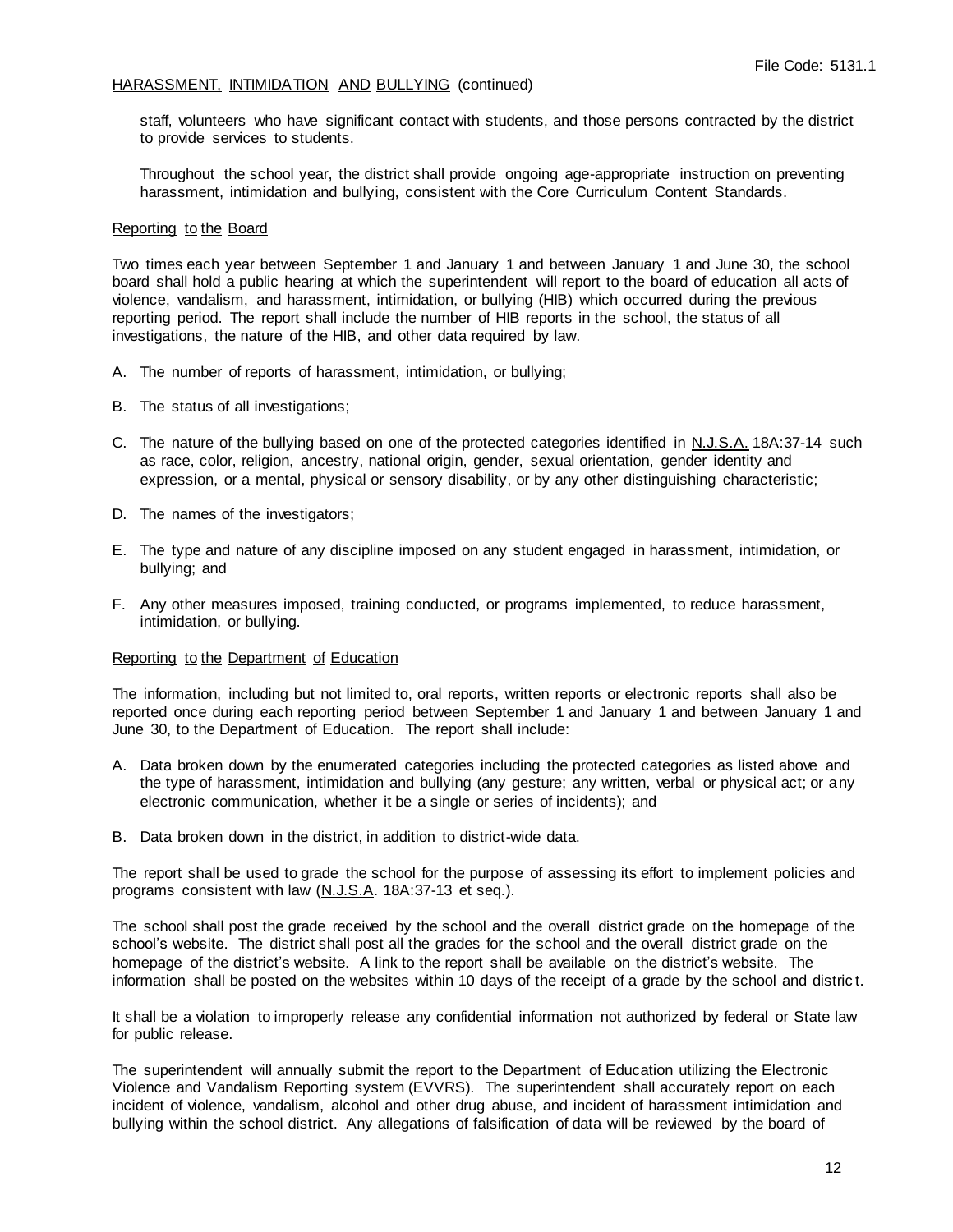education using the requirements and procedures set forth in N.J.A.C. 6A:16-5.3(g).

The State Board of Education shall impose penalties on any school employee who knowingly falsifies the report. Therefore, the superintendent shall make a reasonable effort to verify reports of violence, vandalism, and harassment, intimidation, or bullying. The board shall provide ongoing staff training, in cooperation with the Department of Education, in fulfilling the reporting requirements. The majority representative of the school employees shall have access monthly to the number and disposition of all reported acts of school violence, vandalism, and harassment, intimidation, or bullying.

### Program Assessment and Review

The school and the school district shall annually establish, implement, document, and assess bullying prevention programs or approaches, and other initiatives involving school staff, students, administrators, volunteers, parents, law enforcement and community members. The programs or approaches shall be designed to create school-wide conditions to prevent and address harassment, intimidation, and bullying.

#### Policy Development and Review

The district harassment, intimidation and bullying policy shall be adopted through a process that includes representation of parents or guardians, school employees, volunteers, students, administrators, and community representatives.

The district shall annually conduct a re-evaluation, reassessment, and review of this policy, making any necessary revisions and additions. The board shall include input from the school anti-bullying specialist in conducting its re-evaluation, reassessment, and review. The district shall transmit a copy of the revised policy to the appropriate executive county superintendent within 30 school days of the revision (beginning September 1, 2011).

## Publication, Dissemination and Implementation

In publicizing this policy, the community including students, staff, board members, contracted service providers, visitors and volunteers, shall be duly notified that the rules detailed within apply to any incident of harassment intimidation and bullying that takes place on school grounds**,** at any school-sponsored function or on a school bus, or off school grounds that substantially disrupts or interferes with the orderly operation of the school or the rights of other students in accordance with law.

The superintendent shall take the following steps to publicize this policy:

- A. Provide a link to this policy on a prominent place on the district website;
- B. Provide a link to this policy on a prominent place on each school's website;
- C. Distribute this policy annually to all staff, students and parents/guardians; and
- D. Print this policy in any district publication that sets forth the comprehensive rules, procedures and standards of student conduct and in student handbooks;

The district shall notify students and parents/guardians that the policy is available on the district's website. The district shall publish the name, school phone number, school address and school email address of the district anti-bullying coordinator on the home page of the district website. The school shall publish the name, school phone number, school address and school email address of the district anti-bullying coordinator and their school anti-bullying specialist on the home page of the school's website. The information concerning the district anti-bullying coordinator and the school anti-bullying specialists shall also be maintained on the Department of Education's website.

Additionally, the district shall make available, in an easily accessible location of its website, the Department of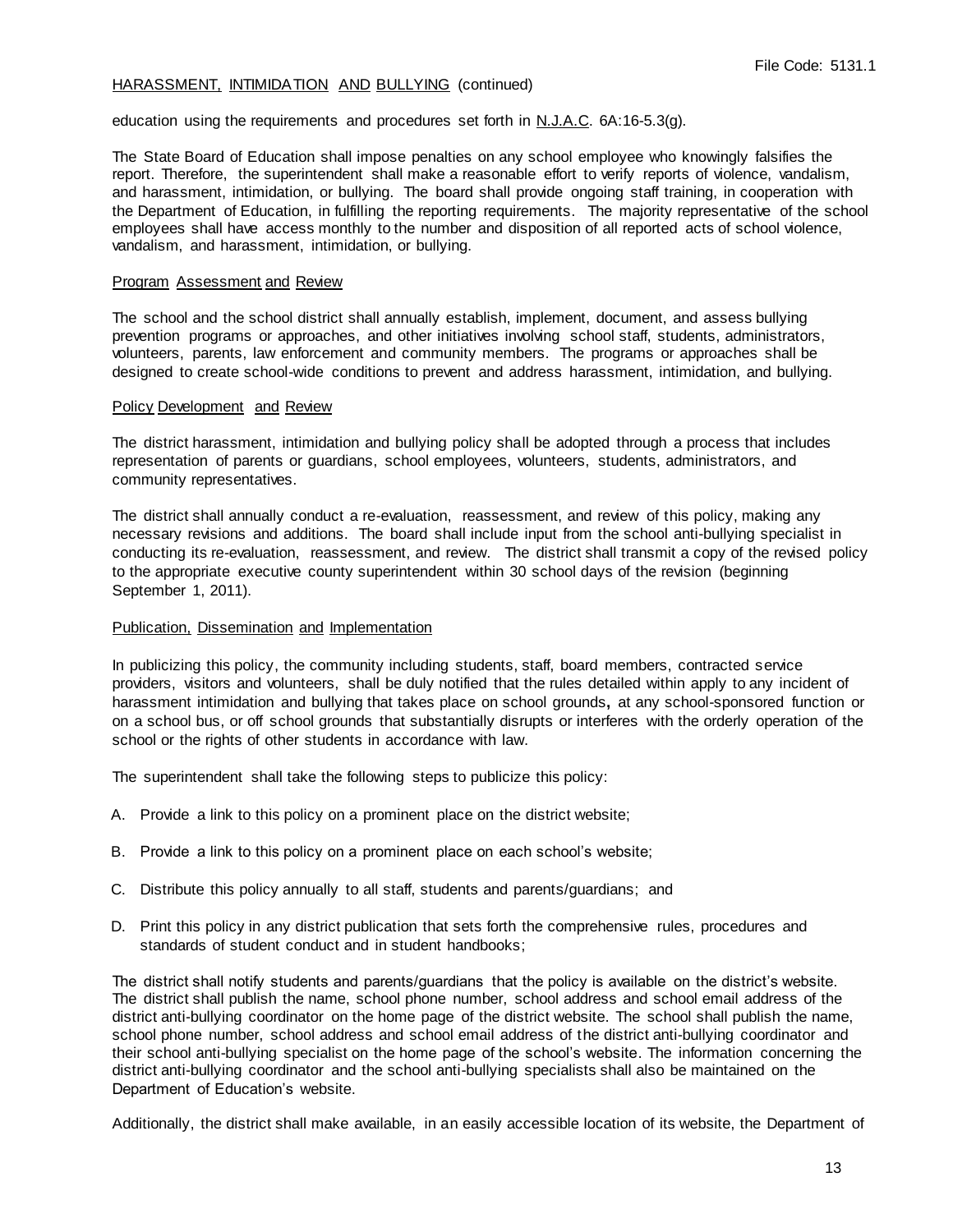Education's guidance document for the use by parent/guardians, students and district staff to assis t in resolving complaints concerning student harassment, intimidation or bullying.

The superintendent shall ensure that the rules for this policy are applied consistently with the district's code of student conduct (N.J.A.C. 6A:16-7) and all applicable laws and regulations. All disciplinary sanctions shall be carried out with necessary due process.

This and all related policies shall be reviewed on a regular basis.

| Adopted:             | September 2011 |
|----------------------|----------------|
| NJSBA Review/Update: | June 2014      |
| Readopted:           | December 2014  |

## Key Words

Harassment, Intimidation, Bullying, False Accusation, Retaliation, Reprisal, Conduct, Discipline, Student **Conduct** 

| <b>Legal References:</b> | N.J.S.A. 2A:4A-60 et al.                                       | Disclosure of juvenile information; penalties for<br>disclosure                                            |
|--------------------------|----------------------------------------------------------------|------------------------------------------------------------------------------------------------------------|
|                          | N.J.S.A. 10:5-1 et seq.                                        | Law Against Discrimination                                                                                 |
|                          | N.J.S.A. 18A:6-112                                             | Instruction on suicide prevention for public school<br>teaching staff                                      |
|                          | <u>N.J.S.A.</u> 18A:11-1                                       | General mandatory powers and duties                                                                        |
|                          | N.J.S.A. 18A:12-33                                             | Training program; requirements                                                                             |
|                          | N.J.S.A. 18A:17-46                                             | Reporting of certain acts by school employee;<br>annual report; public hearing (acts of violence)          |
|                          | N.J.S.A. 18A:25-2                                              | Authority over students                                                                                    |
|                          | N.J.S.A. 18A:26-8.2                                            | School leader defined; training as part of<br>professional development                                     |
|                          | N.J.S.A. 18A:36-19                                             | Student records; creation, maintenance and<br>retention, security and access; regulations;<br>nonliability |
|                          | N.J.S.A. 18A:36-19a                                            | Student records (Newly enrolled students; transfers<br>of records, identification)                         |
|                          | N.J.S.A. 18A:37-1 et seq.                                      | Submission of Students to Authority (Discipline)                                                           |
|                          | N.J.S.A. 18A:37-13 et seq.                                     | Anti-Bullying Bill of Rights Act                                                                           |
|                          | See particularly:                                              |                                                                                                            |
|                          | N.J.S.A. 18A:37-14, -15, -17                                   | Harassment, intimidation, and bullying                                                                     |
|                          | N.J.S.A. 18A:54-20                                             | Powers of board (county vocational schools)                                                                |
|                          | N.J.A.C. 6A:14-2.8                                             | Discipline/suspension/expulsions (students with<br>disabilities)                                           |
|                          | N.J.A.C. 6A:16-1.1 et seq.                                     | Programs to support student development (includes<br>student conduct code)                                 |
|                          | See particularly:<br>N.J.A.C. 6A:16-1.4, -7.1,<br>$-7.6, -7.9$ |                                                                                                            |
|                          | N.J.A.C. 6A:32-12.1                                            | Reporting requirements                                                                                     |
|                          | N.J.A.C. 6A:32-12.2                                            | School-level planning                                                                                      |
|                          |                                                                |                                                                                                            |

Gebser v. Lago Vista Independent School District 524 U.S. 274 (1989) United States Supreme Court addresses the standard by which a district will be held liable for sexual harassment of a student by a school employee under Title IX --requires actual notice and deliberate indifference.

Davis v. Monroe County Board of Education 526 U.S. 629 (1999) United States Supreme Court establishes the standard under which a school district may be liable